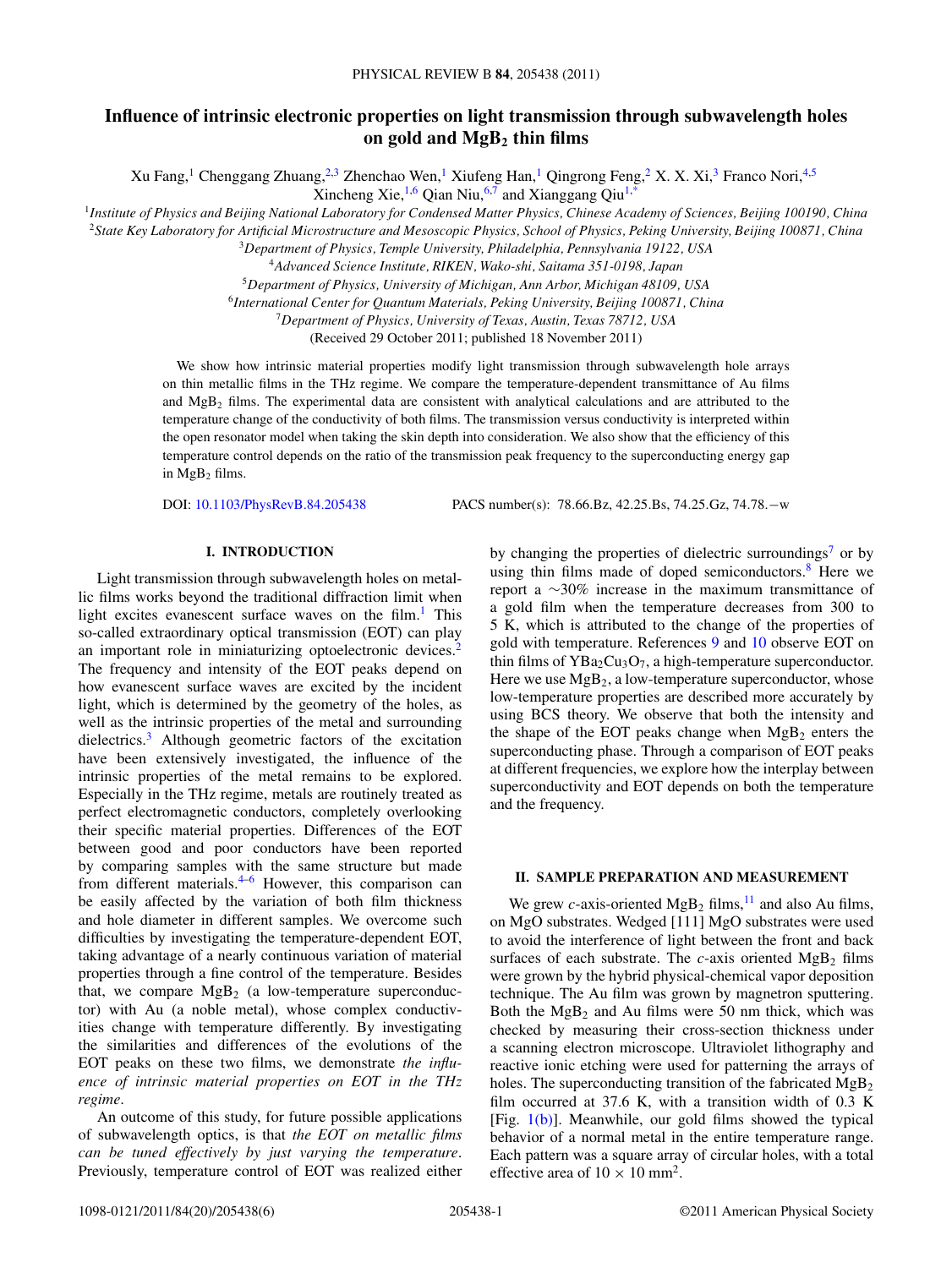<span id="page-1-0"></span>

FIG. 1. (Color online) Experimental results for a  $MgB<sub>2</sub>$  film and a Au film with arrays of subwavelength holes. (a) Transmission spectra for both films at 300 K. (b) Resistance vs temperature for the  $MgB_2$ film.

Samples and a bare MgO substrate were put into an optical cryostat. Temperature was varied from 300 to 5 K. The transmittance spectra of the samples and the substrate were taken in a Fourier-transformed infrared spectrometer (ABB Bomem DA8). The light had a normal incidence, with its beam diameter limited, by a diaphragm, to 5 mm. The transmittance of the samples was obtained by subtracting the spectra of the substrate from the spectra of the samples.

# **III. RESULTS AND DISCUSSION**

Figure  $1(a)$  shows the transmittance of a MgB film and a gold film at 300 K. The lattice constant of the hole array of both samples is 50  $\mu$ m and the hole diameter is 25  $\mu$ m. Transmission peaks at approximately 60 cm<sup>-1</sup> (or 1.8 THz) and 85 cm−<sup>1</sup> (or 2.5 THz) are observed in both samples. These are the EOT peaks because their corresponding wavelengths are far larger than the hole diameter $12$  and can be assigned to the (1,0) and (1,1) modes of the metal-MgO interface, respectively.[13](#page-5-0)

Light transmission spectra at 300 K show the combined effects of the geometry of the array of holes, as well as the intrinsic properties of the metallic and dielectric materials. Indeed, *varying the temperature highlights the effect of the material properties*. Figure 2 shows how the spectra around 60 cm−<sup>1</sup> change when decreasing the temperature. The spectral peak of the Au film becomes narrower and shows a small blue shift, and the peak intensity increases smoothly [Figs.  $2(a)$  and  $2(d)$ ]. Such a trend continues down to the lowest measured temperature of 5 K. For the  $MgB<sub>2</sub>$  film, the spectra show similar behaviors as those of the Au film in the normal state [Fig.  $2(c)$ ]. However, in the superconducting state, the spectra exhibit qualitatively different behaviors from the normal state. In the superconducting state [Fig.  $2(b)$ ], the peak becomes slightly *broader*(instead of *narrower*) and shows a very slight*red* shift, instead of the *blue* shift observed before, as the temperature is



FIG. 2. (Color online) Experimental spectra of  $MgB<sub>2</sub>$  and Au around 60 cm−<sup>1</sup> at different temperatures. (a) The maxima of the transmittance at different temperatures. The hatched area shows the superconducting  $(SC)$  regime of the  $MgB<sub>2</sub>$  film. (b) Transmittance spectra of the  $MgB<sub>2</sub>$  film in the SC state. Temperatures change from 5 to 35 K, with a step of 5 K. (c) Representative spectra of the  $MgB_2$ film in the normal state. Temperatures change from 50 to 300 K, with a step of 50 K. (d) Representative spectra of the Au film. Temperatures are 5 K, and also from 50 to 300 K with a step of 50 K.

decreased. Moreover, the spectra show a Fano line shape<sup>14</sup> with the high-frequency side of the peak being nearly independent of the temperature and the low-frequency side becoming broader at low temperatures, resulting in a very slight increase of the asymmetry of the Fano line shape. This very small increase in the asymmetry could be the result of the increase in the available low-lying quasiparticle states, which act as the continuum channel of the Fano resonance. The maximum transmittance increases with decreasing temperature in the entire temperature range, with a much faster increase rate in the superconducting state than in the normal state [Fig.  $2(a)$ ]. For both  $MgB_2$  and Au films, the effect of changing temperature is much more pronounced on the peak intensity than on the peak frequency. Because the EOT peak frequency and intensity correspond to the eigenmode and magnitude of evanescent surface waves, respectively, we conclude that the eigenmodes of evanescent surface waves are slightly modified,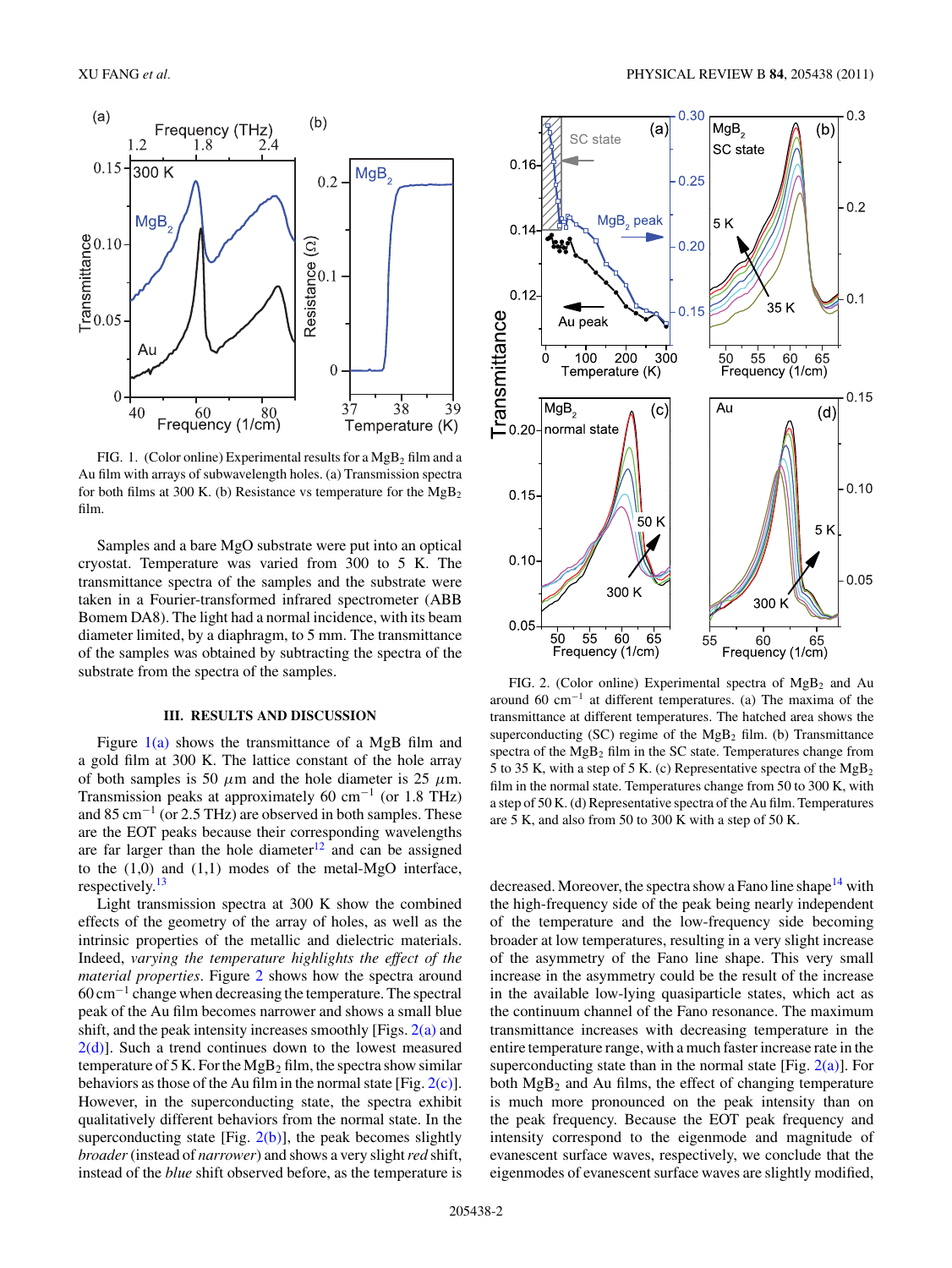<span id="page-2-0"></span>

FIG. 3. (Color online) Analytically calculated results of the conductivity  $\sigma$ , the relative permittivity  $\epsilon$ , and transmittance spectra around 60 cm<sup>-1</sup>. (a) The conductivity  $\sigma$  and the relative permittivity  $\epsilon$  of MgB<sub>2</sub> at 60 cm<sup>-1</sup>, when MgB<sub>2</sub> is in the superconducting (SC) state. (b) Transmittance of the SC  $MgB<sub>2</sub>$  film. Temperatures change from 5 to 35 K, with a step of 5 K. (c) The conductivity  $\sigma$  and the relative permittivity  $\epsilon$  of Au at 60 cm<sup>-1</sup>. (d) Transmittance of the Au film with temperatures at 5 K, and also from 50 to 300 K with a step of 50 K.

while their amplitudes increase significantly with decreasing temperature.

The spectral line shape and their temperature dependence shown above can be described through the change of the complex conductivity  $\sigma$  (equal to  $\sigma_1 + i\sigma_2$ ) of MgB<sub>2</sub> and Au. Because  $MgB_2$  is a conventional BCS superconductor, its complex conductivity in the superconducting state can be calculated using BCS theory.<sup>[15,16](#page-5-0)</sup> The obtained temperaturedependent values of  $\sigma_{MgB_2}$  at 60 cm<sup>-1</sup> are shown in Fig. 3(a). In the superconducting state, with decreasing temperature,  $\sigma_1$ decreases while  $\sigma_2$  increases, which reflects the opening of the superconducting gap and the depletion of thermally excited quasiparticles when the temperature decreases. Meanwhile, we calculate  $\sigma_{Au}$  using an extended Drude model,<sup>17</sup> and the calculated values at 60 cm<sup>-1</sup> are shown in Fig.  $3(c)$ . For Au, in contrast to MgB<sub>2</sub> in the superconducting state, both  $\sigma_1$  and  $\sigma_2$  increase with decreasing temperature, due to the increase in electron relaxation time coming from the suppression of electron-phonon scattering at low temperatures. The complex relative permittivity  $\epsilon$  (equal to  $\epsilon_1 + i\epsilon_2$ ) of both materials is also shown in Figs.  $3(a)$  and  $3(c)$ , which is obtained through the equation  $\epsilon = i\sigma/(\epsilon_0\omega)$ , where  $\epsilon_0$  is the permittivity of free space and *ω* is the angular frequency. We stress there are *no adjustable parameters* in the above calculations (see Tables [I](#page-4-0) and  $\overline{II}$ ). The transmission spectra at different temperatures are then obtained by analytically solving Maxwell's equations<sup>[18](#page-5-0)</sup> using the obtained  $\sigma_{\text{MgB}}$  and  $\sigma_{\text{Au}}$ , with representative spectra shown in Figs.  $3(b)$  and  $3(d)$ . The film thickness and lattice constant are experimental values. Square holes are adopted in the model,<sup>[18](#page-5-0)</sup> with its side length as  $5 \mu$ m. The area of the holes in the calculation is smaller than the experimental value, which may be due to the difference in the cutoff wavelength and the electromagnetic field distribution between square holes (in the calculations) and circular holes (in the experiments). The temperature-dependent features, such as the spectral line shape and intensity, of the EOT peaks on both films are reproduced (Figs. [2](#page-1-0) and 3).

Here we use relatively thin films, so the light may transmit through the unperforated part of the film. We note that several previous reports on light transmission through artificial structures on superconducting thin films did not consider this direct transmission. The transmittance of a plain superconducting film changes significantly with temperature in the frequency range below and near the superconducting energy gap. The temperature-dependent characteristics of this direct transmission can mix up with those of the EOT. This can be a serious problem when the film thickness is less than the skin depth. Without considering and excluding the possibility of direct transmission, investigations on the optical properties of superconducting films with artificial structures are prone to error. In our work, the possible influence of the direct transmission on the EOT has been excluded because (1) the high-frequency and the low-frequency sides of the spectra show different temperature dependencies [Fig.  $2(b)$ ] and (2) these temperature-dependent characteristics are reproduced by the analytical solution [Fig.  $3(b)$ ] where the direct transmission is assumed to be zero in amplitude. So we conclude that the variation in spectra reveals the change of light transmission due to EOT, which originates from the temperature dependence of the intrinsic properties of  $MgB<sub>2</sub>$ and Au.

We notice that the EOT peaks in  $MgB<sub>2</sub>$  and Au films are significantly higher at low temperatures, with their  $\sigma_1$ changing in opposite directions with decreasing temperature (Fig. 3). This is quite different from reports on either doped semiconductor films in THz or metal films at higher frequencies,<sup>3</sup> where an increase in  $\sigma_1$  generally corresponds to a decrease in EOT intensity. This is because films have  $\sigma_1 \ll \sigma_2$  for either doped semiconductors in the THz regime or noble metals in the visible and near-infrared regimes. So  $\sigma_1$ can be safely treated as a small perturbation in the theoretical analysis, which describes the dissipation of evanescent surface waves and relates with the EOT peak width and strength. In our experiment, both MgB<sub>2</sub> and Au films have  $\sigma_1 \approx \sigma_2$ . So both  $\sigma_1$  and  $\sigma_2$  have to be treated together to describe the THz EOT of perforated metallic films. To achieve this, we incorporate  $\sigma_1$  and  $\sigma_2$  into the parameters of the skin depth  $\delta$ , which describes the depth the electromagnetic field penetrates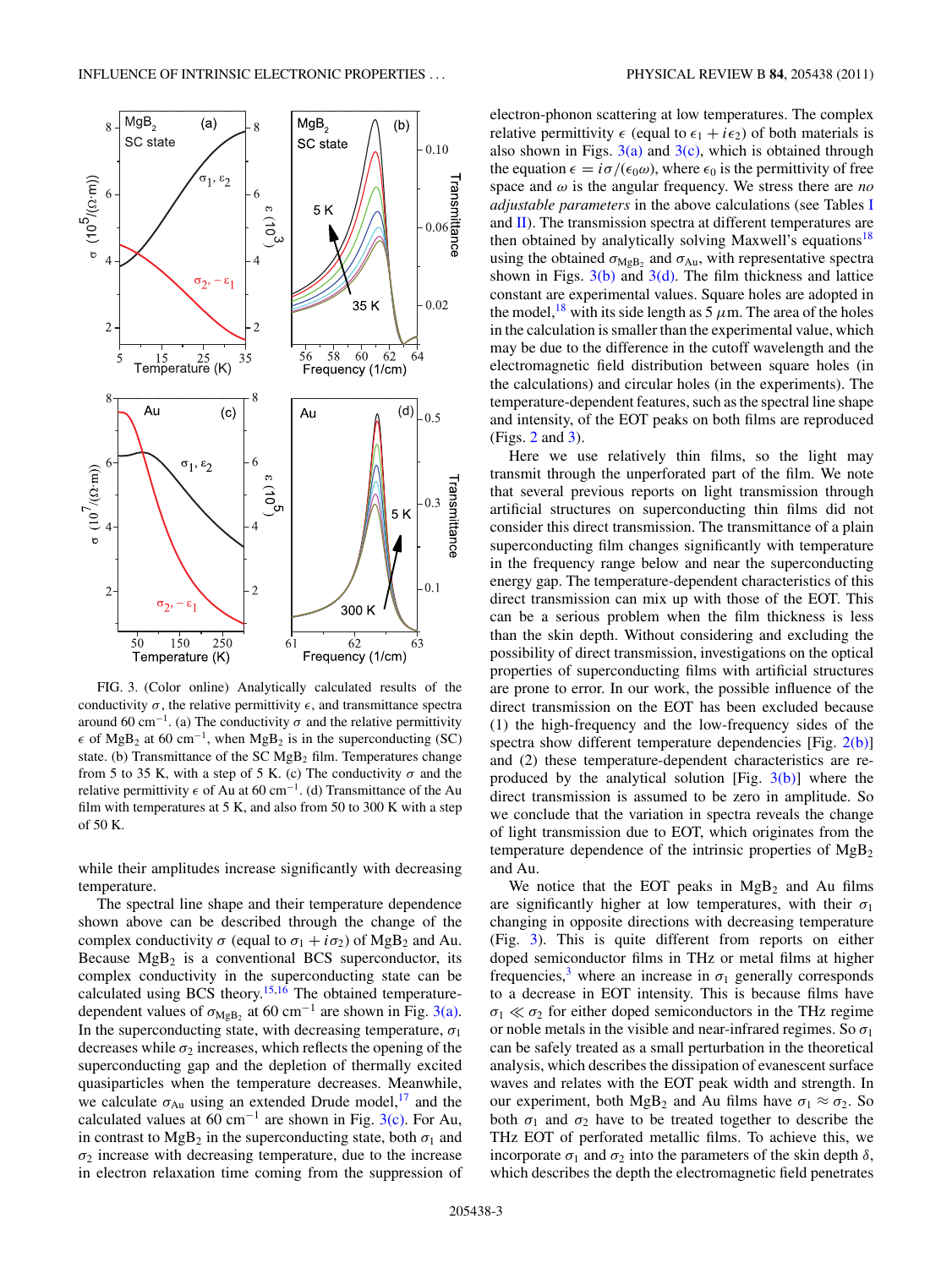<span id="page-3-0"></span>into metallic films. In the THz regime, where metals have  $\sigma_1, \sigma_2 \gg 0$ ,

$$
\delta = c[\omega \text{Im}\sqrt{i\sigma/(\epsilon_0 \omega)}]^{-1},\tag{1}
$$

where  $c$  is the speed of light in vacuum.<sup>19</sup> Although *σ*MgB2 and *σ*Au have different temperature dependencies, both *δ*MgB2 and *δ*Au decrease monotonously, as both materials become better electromagnetic conductors with decreasing temperature.

Holes on the films form an array of open resonators, where evanescent surface waves resonate with incident and transmitted light. $20$  The total quality factor of these resonators includes a term  $Q_{dis}$ , which describes the dissipation of evanescent surface waves in these resonators. For a closed resonator with highly conductive boundaries,

$$
Q_{\rm dis} = G/\delta, \tag{2}
$$

where *G* is a geometric factor describing the shape of the cavity.[19](#page-5-0) Because the electromagnetic field is highly confined inside subwavelength holes in the THz regime, $21$  open and closed resonators should have a similar  $Q_{\text{dis}}$ . Because both  $\delta_{\text{MgB}}$  and  $\delta_{\text{Au}}$  decrease with decreasing temperature,  $Q_{\text{dis}}$ increases for both films at low temperatures. This explains why at low temperatures the intensity of the EOT increases for both  $MgB_2$  and Au films.

This qualitative insight also explains another apparent discrepancy between our experiments and calculations on metal films at higher frequencies.<sup>[3](#page-5-0)</sup> In our experiments, the EOT peaks for both  $MgB_2$  and Au films increase in intensity when these materials approach the prefect-conductor limit. However, the EOT intensity in noble metal films can be higher than that in perfect-conducting films in the visible and near-infrared regime, which is attributed to the finite value of the skin depth in real metals.[3](#page-5-0) This is because, in the visible and near-infrared regime, the hole diameter is usually only slightly larger than *δ*. So a change in *δ* will result in a significant enlargement of the effective hole diameter and thus influence the geometric factor *G* in Ref. [3.](#page-5-0) However, in our experiments *G* is nearly constant. This can be seen as follows:  $\delta \approx 370$  and 40 nm for the superconducting  $MgB<sub>2</sub>$  and Au in our experiments, respectively. Thus, our hole diameter is several orders of magnitude larger than our *δ*, so the change in  $\delta$  does not significantly influence the effective hole size and results in a nearly constant *G*. Thus, in our case, the change in EOT intensity is only a reflection of the change of *δ*.

Evanescent surface waves on superconducting  $MgB<sub>2</sub>$  films have very low dissipation, because Cooper pairs have a pure inductive response to the driven optical field at a finite frequency below the superconducting energy gap. $22-24$  Since photons with energy larger than the superconducting energy gap can break Cooper pairs, the effect of the superconducting transition on the EOT is expected to be much weaker when the frequency goes up. To examine this, we investigated three EOT peaks with different frequencies (Fig. 4). Two of the peaks (A and C) are from the  $MgB_2$  sample discussed above, and another peak (B) is from another  $MgB_2$  sample with a different periodicity of the hole array. Details regarding the sample pattern and temperature-dependent spectra are available in Figs. [5](#page-4-0) and [6](#page-4-0)



FIG. 4. (Color online) Transmittance and conductivity of three EOT peaks on two  $MgB_2$  films. (a) Experimental result of the maxima of the transmittance of three EOT peaks. The hatched area shows the SC regime of the  $MgB_2$  films. (b) Results of calculations for the real *σ*<sub>1</sub> and imaginary *σ*<sub>2</sub> parts of the conductivity *σ* of MgB<sub>2</sub> at 5 K (in the SC state) and 40 K (in the normal state). The horizontal bars at the top show the approximate spans of the three peaks. Vertical bars show the frequencies of the maximum transmittance.

in Appendix  $B$ . Mg $B_2$  has two superconducting energy gaps and the lower one (equal to  $2\Delta_{\pi} \sim 43$  cm<sup>-1</sup>) dominates its optical properties[.25](#page-5-0) These three EOT peaks correspond to the regime: slightly lower (B), slightly higher (A), and much higher (C) than  $2\Delta_{\pi}$ . It is clear from Fig. 4(a) that a phase transition is clearly revealed in the temperature-dependent transmittance maxima only for peaks with energy slightly lower and slightly higher than  $2\Delta_{\pi}$ . The phase transition can still be identified from the line-shape change of the spectra (see Fig.  $5$  in Appendix [B\)](#page-4-0), but the change of the transmittance maximum is much weaker for the peak (C) with energy much higher than  $2\Delta_{\pi}$ . Figure 4(b) shows the calculated conductivity of  $MgB_2$  at 5 K (in the superconducting state) and 40 K (in the normal state) based on the Mattis-Bardeen model.<sup>[15](#page-5-0)</sup> The difference between the conductivity at two temperatures diminishes for higher frequencies; indeed, in the visible or near-infrared regime, this difference should be very small. We also investigated EOT peaks in the mid-infrared regime (see Fig.  $7$  in Appendix  $\overline{B}$ ), but there the superconducting transition cannot be identified in our spectra.

## **IV. CONCLUSION**

In conclusion, we show that light transmission through subwavelength hole arrays on metallic thin films can be controlled by modifying the intrinsic electronic properties of the films. The real part of the conductivity alone cannot describe the strength and width of the EOT peaks in the THz regime. The temperature dependence of the EOT peaks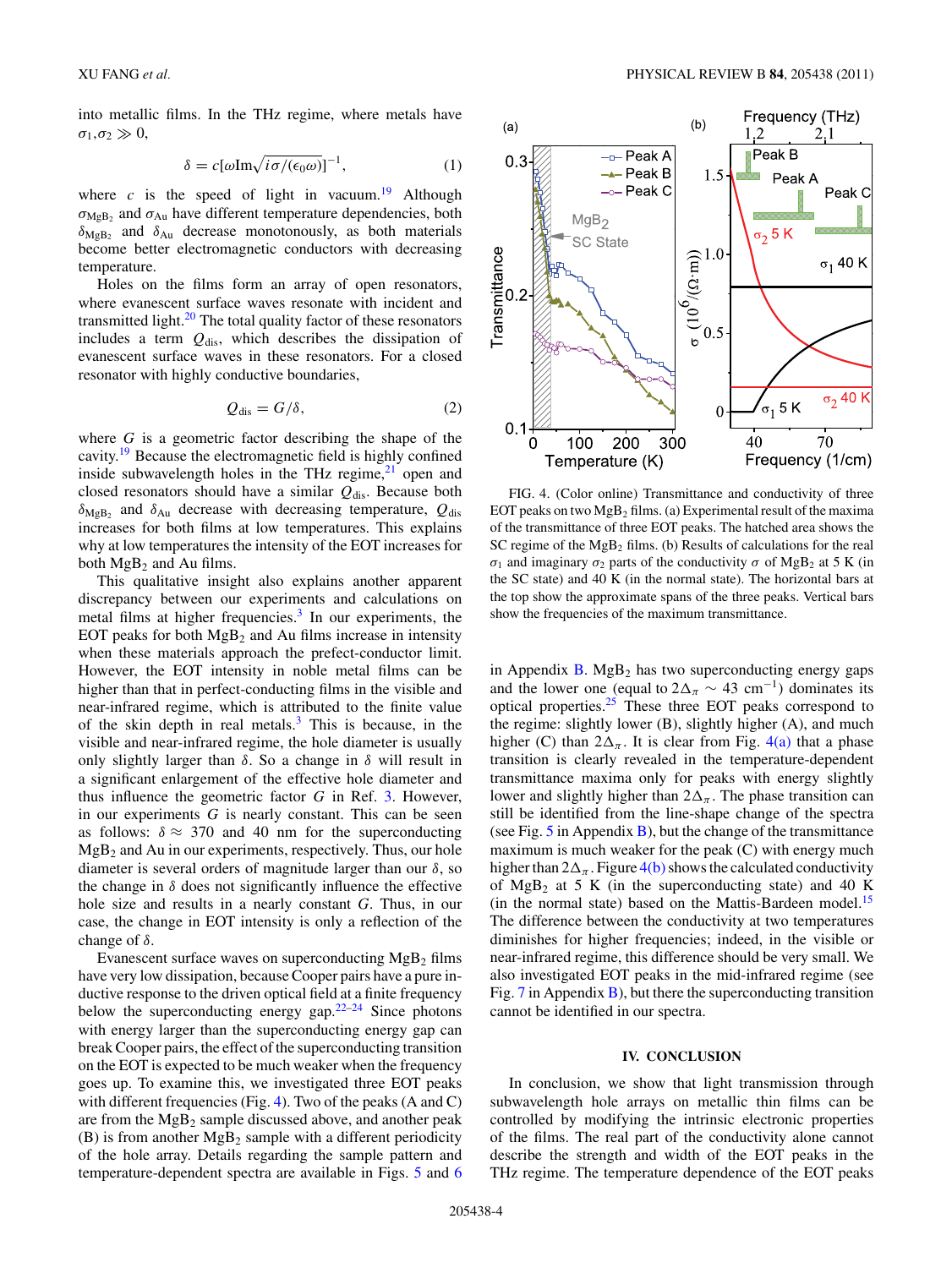<span id="page-4-0"></span>is understood within the open resonator model, where both the real and the imaginary parts of the conductivity are taken into consideration. As we have shown, the effect of the superconducting transition on the EOT depends on the ratio of the superconducting energy gap to the frequency of the EOT. Besides the *temperature control* used here, the superconducting energy gap can be easily tuned with a magnetic field or an electric current, providing additional interesting ways to control the EOT of superconducting films (see Appendix [C](#page-5-0) for more detailed discussion).

#### **ACKNOWLEDGMENTS**

This work was supported by the National Science Foundation of China (Grant No. 10974241), MOST-China (973 Project Nos. 2009CB929100, 2009CB930700 and 2006CD601004), and the Knowledge Innovation Program of CAS (Grant No. KJCX2-EW-W02), and also by the LPS-NSA-ARO, NSF, JSPS-FIRST, and MEXT. The work at Temple University is supported by ONR under Grant No. N00014-10-1-0164.

### **APPENDIX A: PARAMETERS USED IN CALCULATION**

TABLE I. Parameters used to calculate the conductivity of  $MgB<sub>2</sub>$ in Fig.  $3(a)$ .

| $MgB2$ parameters                                              | Value            | Source         |
|----------------------------------------------------------------|------------------|----------------|
| Plasmon frequency of the normal<br>state, $\omega_{\text{pl}}$ | $1.5 \text{ eV}$ | Ref. 16        |
| Scattering rate of the normal<br>state, $\tau^{-1}$            | $37 \text{ meV}$ | Ref. 16        |
| Superconducting energy gap,<br>$2\Delta_0$                     | $5 \text{ meV}$  | Ref. 16        |
| Transition temperature, $T_c$                                  | 37.6 K           | Our experiment |

TABLE II. Parameters used to calculate the conductivity of Au in Fig. [3\(c\).](#page-2-0)

| Au parameters                                                            | Value                                   | Source  |
|--------------------------------------------------------------------------|-----------------------------------------|---------|
| Permittivity at 60 cm <sup><math>-1</math></sup><br>at 300 K, $\epsilon$ | $-9.87 \times 10^4 + i3.37 \times 10^5$ | Ref. 26 |
| Fermi-surface average of<br>scattering probability,<br>г                 | 0.55                                    | Ref. 17 |
| Thermal linear<br>expansion coefficient,<br>$\mathcal V$                 | $14.2 \times 10^{-6} K^{-1}$            | Ref. 17 |
| <b>Fractional Umklapp</b><br>scattering, $\Delta$                        | 0.77                                    | Ref. 17 |
| Debye temperature, $\theta_D$                                            | 185 K                                   | Ref. 17 |
| Fermi energy, $E_F$                                                      | 5.51 eV                                 | Ref. 17 |
| Poisson's number, $\mu$                                                  | 0.42                                    | Ref. 17 |

### **APPENDIX B: SUPPLEMENTARY FIGURES**



FIG. 5. (Color online) Experimental transmittance around an EOT peak of the  $MgB_2$  film. The film thickness is 50 nm. The array of holes has a lattice constant of 50  $\mu$ m and a hole diameter of 25  $\mu$ m. (a) Transmission spectra when  $MgB<sub>2</sub>$  is in the SC state. Temperatures change from 5 to 35 K, with a step of 5 K. (b) Representative spectra when  $MgB_2$  is in the normal state. Temperatures change from 50 to 300 K, with a step of 50 K.



FIG. 6. (Color online) Experimental transmittance spectra around an EOT peak on a  $MgB_2$  film. The film thickness is 50 nm. The array of holes has a lattice constant of 80 *μ*m and a hole diameter of 40 *μ*m. (a) Spectra when  $MgB_2$  is in the SC state. Temperatures change from 5 to 35 K, with a step of 5 K. (b) Representative spectra when  $MgB_2$ is in the normal state. Temperatures change from 50 to 300 K, with a step of 50 K.